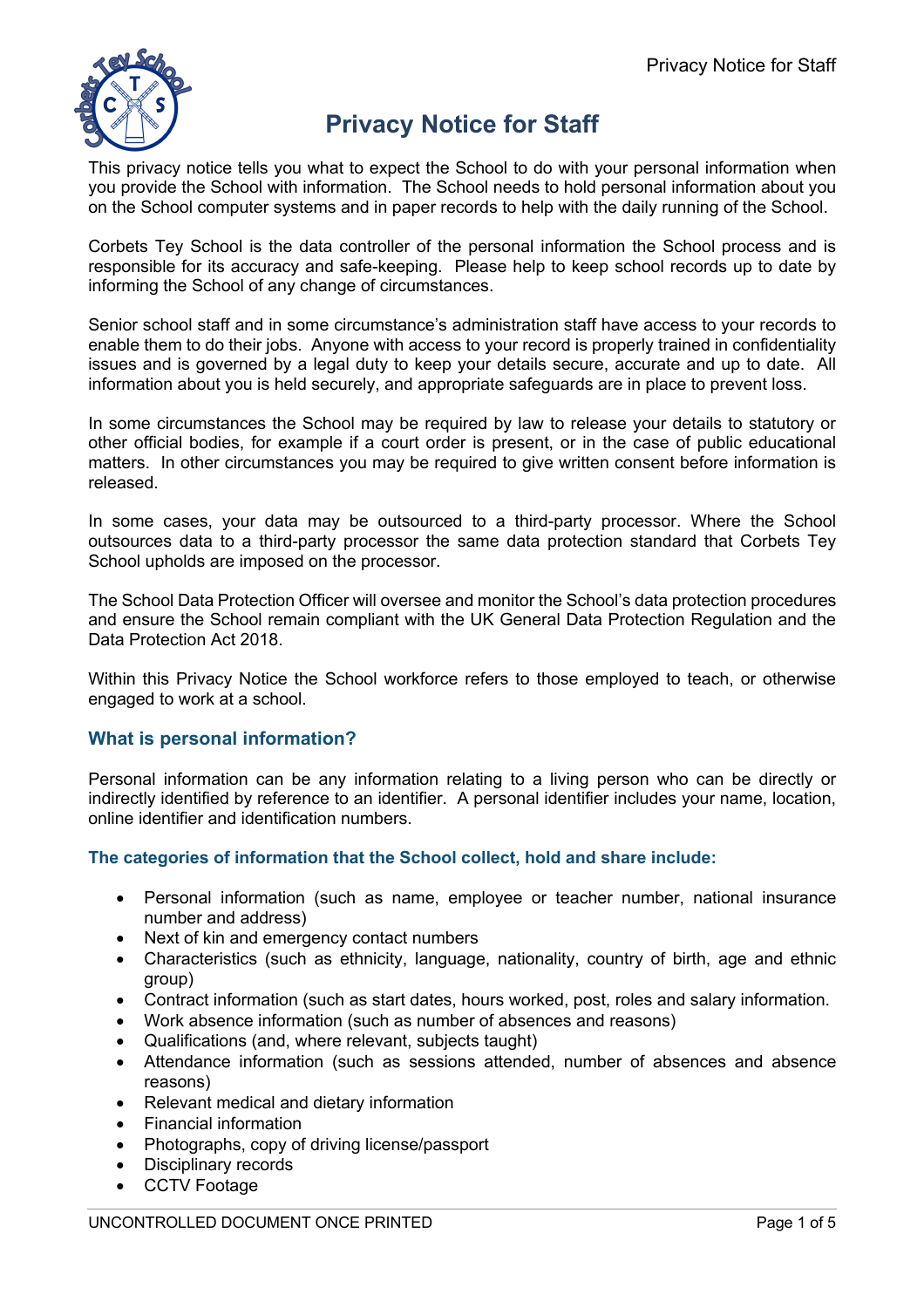# **What is 'Special Category' personal information?**

Some information is 'special' and needs more protection due to its sensitivity. It's often information you would not want widely known and is very personal to you. This is likely to include anything that can reveal your:

- sexuality and sexual health
- religious or philosophical beliefs
- ethnicity
- physical or mental health
- trade union membership
- political opinion
- genetic/biometric data

## **Why the School collect and use your information**

The School use school workforce data to:

- enable the development of a comprehensive picture of the workforce and how it is deployed
- inform the development of recruitment and retention policies
- enable individuals to be paid
- enabling ethnicity and disability monitoring

#### **The lawful basis on which the School use this information**

Corbets Tey School holds the legal right to collect and use personal data relating to the workforce.

The School collect and use personal data in order to meet legal requirements and legitimate interests set out in the GDPR and Data Protection Act 2018.

Generally, the School collect and use personal information where:

- you have given consent
- you have entered into a contract with the School
- it's necessary to perform the School's statutory duties
- it's required by law
- It's necessary for legal cases

The School process this information under:

- Article 6(1)(b) processing is necessary for the performance of a contract to which the data subject is party or in order to take steps at the request of the data subject prior to entering into a contract.
- Article 9(2)(b) processing is necessary for the purpose of carrying out the obligations and exercising specific rights of the controller or of the data subject in the field of employment and social security and social protection law in so far as it is authorised by Union or Member State law or a collective agreement pursuant to Member State law providing for appropriate safeguards for the fundamental rights and the interests of the data subject.

Whilst the majority of the personal data you provide to the School is mandatory, some is provided on a voluntary basis. When collecting data, the School will inform you whether you are required to provide this data or if your consent is needed. Where consent is required, the School will provide you with specific and explicit information with regards to the reasons the data is being collected and how the data will be used.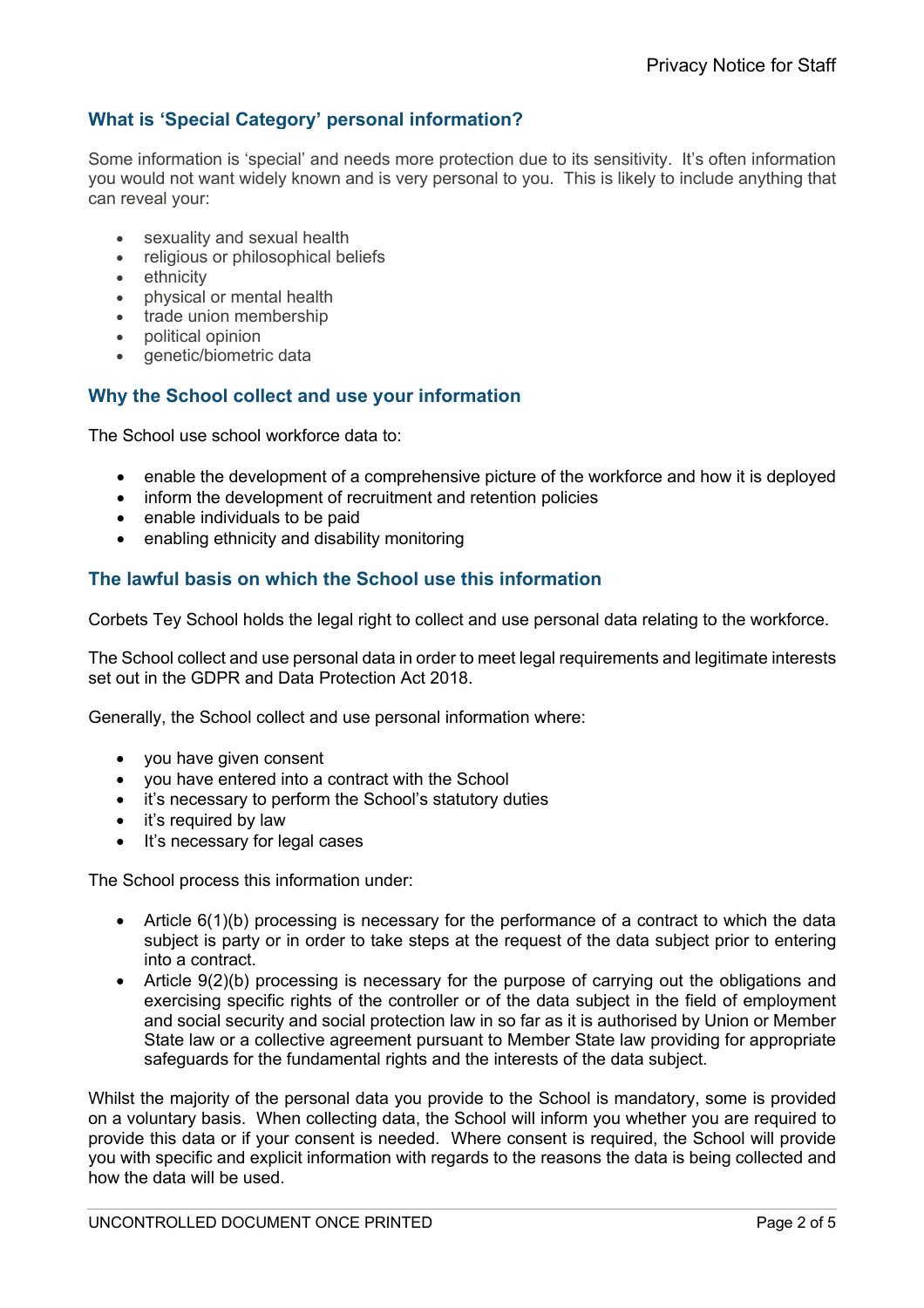In circumstances where the School have consent to use your personal information, you have the right to remove it at any time. If you want to remove your consent, contact the School's data protection officer.

## **How long is your data stored for?**

The School hold workforce data whilst in employment with the School, and for 6 years following the date you leave the organisation. Where the School feels the need for the data to be retained for longer, for example in the case of a possible employment tribunal, the information will be stored for up to 6 years after the full completion of the case or in compliance with School's retention schedule.

## **Who the School share workforce information with?**

The School do not share information about the School workforce members with anyone without consent unless the law and school policies allow the School to do so.

The School are required to share information about the School workforce members with the local authority (LA) under section 5 of the Education (Supply of information about the School workforce) (England) Regulation 2007 and amendments.

The School share personal data with the Department for Education (DfE) on a statutory basis. This data sharing underpins workforce policy monitoring, evaluation and links to school funding/expenditure and the assessment education attainment.

Where necessary or required the School may also share information with:

- School staff and boards
- The Local Authority including commissioned providers of Local Authority services
- Financial organisations
- NHS and healthcare professionals
- Social and welfare organisations
- Law enforcement organisation and courts
- Current, past or prospective employers
- Voluntary and charitable organisations
- Business associates and other professional advisers
- Suppliers and service providers
- Security organisations
- Press and the media
- School trip organisations
- Survey and research organisations where there is a statutory obligation or as part of carrying out our public task of educating our students.
- Trade Unions and associations to meet statutory obligations.
- Professional bodies

## **Your Rights**

## **Your right of access**

You have the right to ask the School for copies of your personal information. This right always applies and is commonly known as making a 'subject access request'. There are some exemptions, which means you may not always receive all the information the School process for example, if information is likely to cause serious harm to the physical or mental health or condition of you or any other person.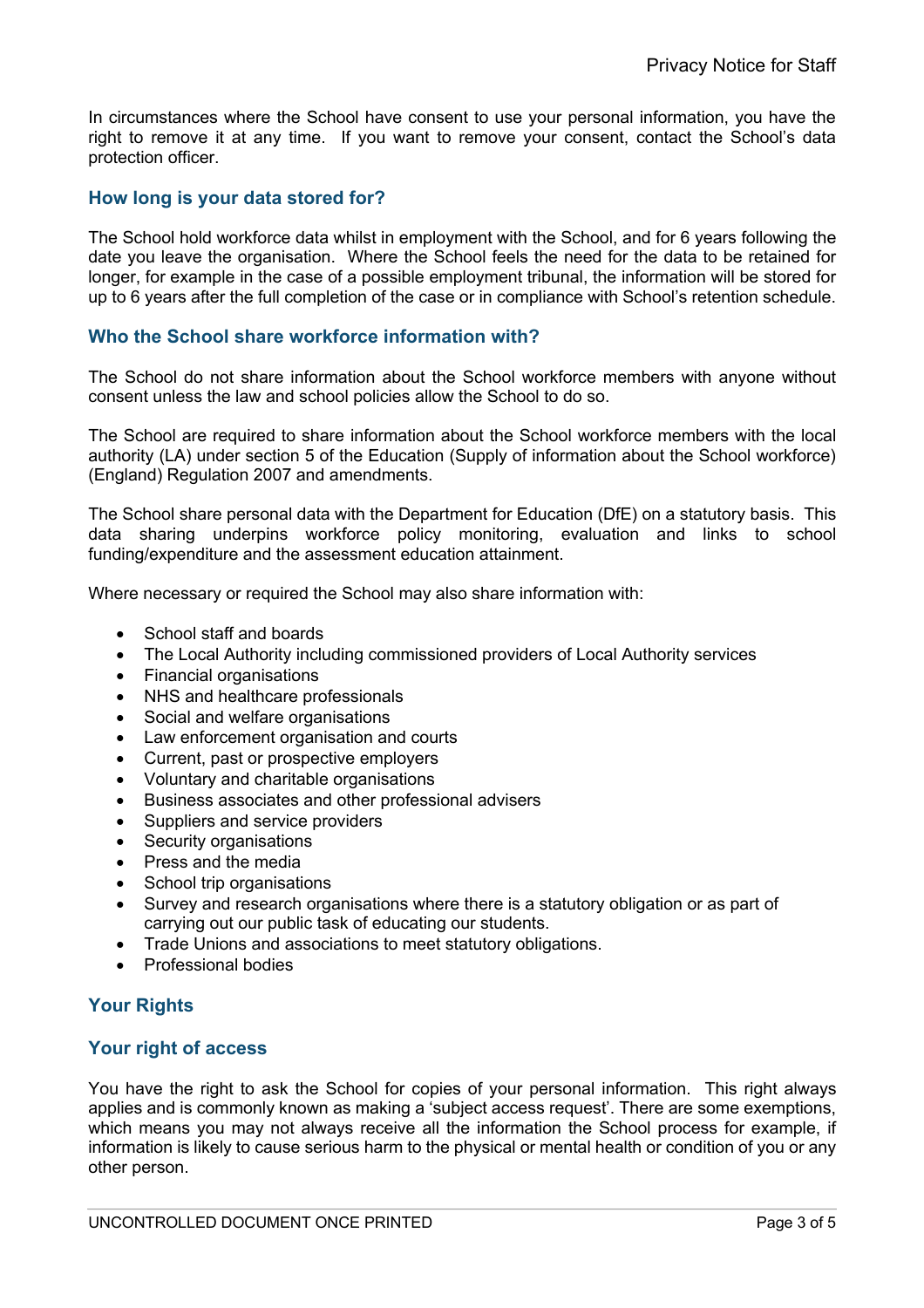Information relating to or provided by a third person who has not consented to the disclosure, including images removed or obscured may be withheld. If the School can't give you some or any of the information, the School will tell you why.

If you make a subject access request, and if the School do hold information about you the School will:

- Give you a description of it
- Tell you why the School are holding and processing it, and how long the School will keep it for
- Explain where the School got it from, if not from you
- Tell you who it has been, or will be shared with
- Let you know whether any automated decision-making is being applied to the data, and any consequences of this
	- Give you a copy of the information in an intelligible form

To make a request for your personal information, please contact the School data protection officer clearly stating:

- Your name and contact details
- The Information you want
- Any details or relevant dates that will help the School process your request.

## **You also have the right to:**

- object to processing of personal data in some circumstances.
- prevent processing for the purpose of direct marketing
- object to decisions being taken by automated means
- in certain circumstances, have inaccurate personal data rectified, blocked, erased or destroyed; and
- claim compensation for damages caused by a breach of the Data Protection Regulation

Article 22 of the GDPR has additional rules to protect individuals from decisions made solely for the purpose of automated decision-making and profiling. The School does not carry out any automated decision-making and/or profiling on the workforce.

## **Data Protection Officer**

The School has an independent data protection officer service supplied by Data Protection Enterprise Ltd. Data Protection Enterprise Ltd is an organisation who specialise in working with schools and have vast experience of data protection matters. If you have any questions or comments, or wish to make any requests under the GDPR please contact:

- Email: dpo@corbetstey.havering.sch.uk
- Telephone: 07853091905

If you have a concern about the way the School are collecting or using your personal data, the School request that you raise your concern with the School in the first instance. Alternatively, you can contact the Information Commissioner's Office

#### **How the School use cookies**

A cookie is a small file which asks permission to be placed on your computer's hard drive. Once you agree, the file is added, and the cookie helps analyse web traffic or lets you know when you visit a particular site. Cookies allow web applications to respond to you as an individual. The web